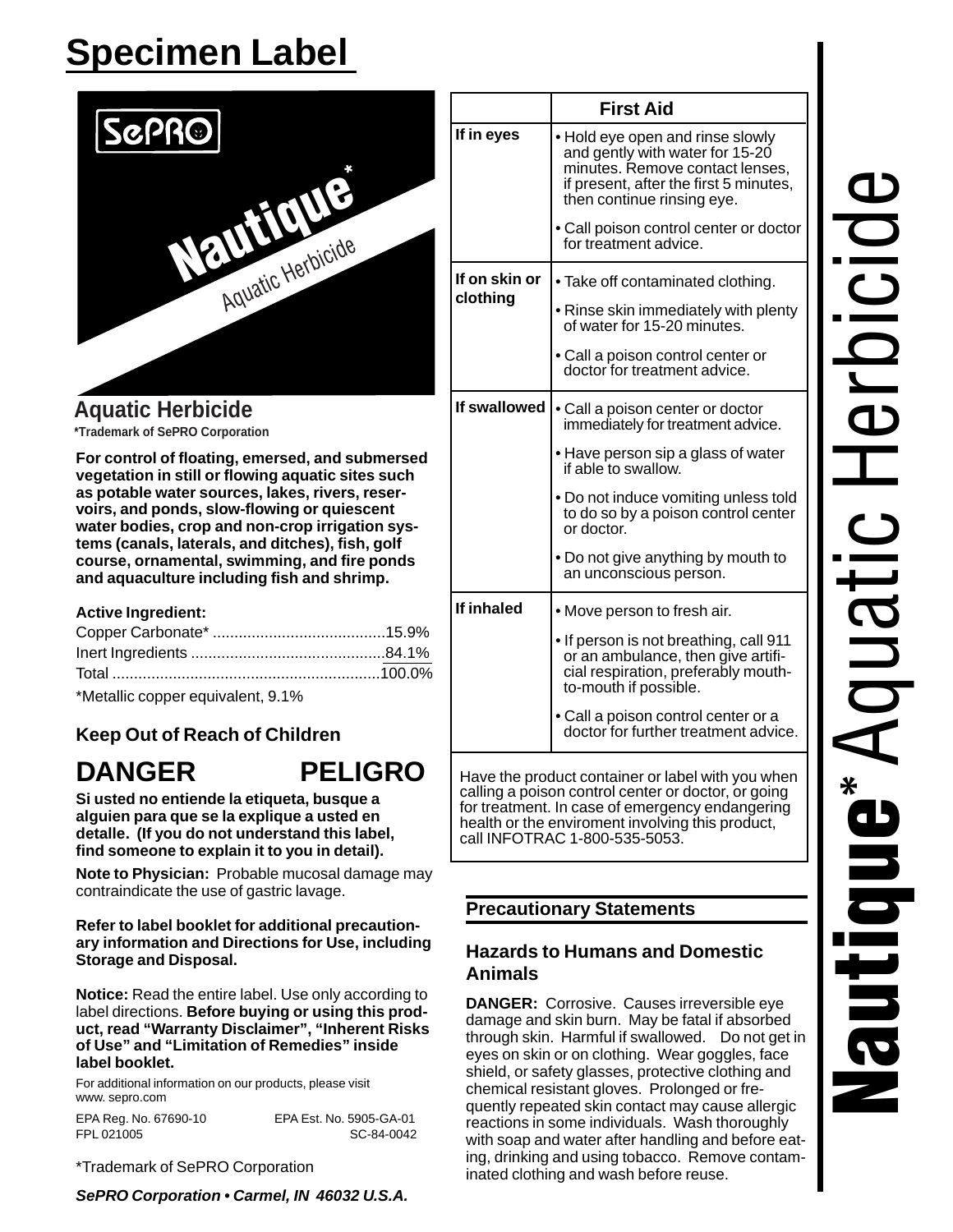# **Environmental Hazards**

Fish toxicity is dependent on the hardness of the water. In soft water, trout and other species of fish may be killed at application rates recommended on this label. Do not use in waters containing trout or other sensitive species if the carbonate hardness of the water is less than 50 ppm. Fish toxicity generally decreases when the hardness of water increases. Do not treat more than one-half of lake or pond at one time to avoid depletion of oxygen levels due to decaying vegetation. Consult State Fish and Game Agency or other responsible Agency before applying this product to public waters.

# **Directions for Use**

It is a violation of Federal Law to use this product in a manner inconsistent with its label directions.

#### **General Information**

Nautique may be applied to potable water sources, lakes, rivers, reservoirs, ponds, slow-flowing or quiescent water bodies, crop and non-crop irrigation systems (ditches, canals, and laterals), fish, golf course, ornamental, swimming, and fire ponds, and aquaculture including fish and shrimp. In waters with greater calcium carbonate hardness, the higher use rates are recommended for improved plant control.

#### **Target Species**

Nautique Aquatic Herbicide is a double chelated copper formulation that provides effective control of floating, submersed, and emersed aquatic plants having a sensitivity to copper absorbtion including:

| Coontail                  | <b>Najads</b>         |
|---------------------------|-----------------------|
| <b>Curlyleaf Pondweed</b> | Thin Leaf Pondweed    |
| Egeria (Brazilian Elodia) | Vallisneria           |
| Elodea                    | <b>Water Lettuce</b>  |
| Eurasian Watermillfoil*   | Water Hyacinth        |
| Horned Pondweed*          | <b>Widgeon Grass</b>  |
| Hydrilla                  | Pondweed (e.g., Sago, |
|                           | American,)*           |

\* Variable control may be obtained in waters with greater calcium carbonate hardness.

#### **Timing of Treatments**

When target vegetation is actively growing, apply Nautique Aquatic Herbicide to the area of greatest concentration of foliage in such a way as to evenly distribute the herbicide. In lakes, reservoirs, ponds, and static canals, the application site is defined by this label as the specific location where Nautique is applied. In slow moving and flowing canals and rivers, the application site is defined by this label as the target location for plant control. In order ro maximize effectiveness, apply Nautique early in the day under bright or sunny conditions when water temperatures are at least 60 F (15 C). The activity of this product may be reduced if there is insufficient penetration of light into the water or if the plants and weeds are covered with silt, scale, or algae.

If algae mats are thick, use high pressure when spraying to break up the algae mats.

#### **Dissolved Oxygen Consideration**

Treatment of aquatic plants and weeds can result in a reduction of dissolved oxygen due to the decomposition of the dead vegetation. This loss of dissolved oxygen can cause fish suffocation. To minimize this possible hazard treat 1/3 to 1/2 of the water area in a single operation, then wait 10-12 days before treating the remaining area. Begin treatment in the shallow areas, gradually proceeding outward in bands to permit the fish to move into the untreated area.

#### **Application Options**

Nautique Aquatic Herbicide can be applied directly as a surface spray, subsurface through trailing weighted hoses, or in combination with other aquatic herbicides and algaecides, surfactants, sinking agents, polymers, or penetrants. These products are used to improve the retention time, sinking, and distribution of the herbicide. For surface application, this product may be applied diluted or undiluted, whichever is most suitable to insure uniform coverage of the area to be treated.

Aquatic plants and weeds will typically drop below the surface within 4-7 days after treatment. The complete results of treatment will be observed in 3-4 weeks in most cases. In heavily infested areas a second application may be necessary after 10-12 weeks. Repeating application of this product too soon after initial application may have no effect.

Use the lower rates for treating shallow water and the higher rates for treating deeper water and heavier infestations. Surface applications may be made from shore into shallow water along the shoreline.

Nautique Aquatic Herbicide inverts easily using either tank mix or multi-fluid mixer techniques. For submersed plants invert applications should be made through weighted hoses dragged below the water surface; for heavy infestations, direct application is preferable.

# **No Restrictions on Water Use**

Waters treated with Nautique may be used immediately after application for swimming, fishing, drinking, livestock watering, or irrigating turf and ornamental plants.

#### **Permits**

Some states may require permits for the application of this product to public waters. Check with your local authorities.

# **Application Rates**

Recommended application rates in the chart below are based on minimal water flow in ponds, lakes, reservoirs, and irrigation conveyance or drainage systems. Treatments that extend chemical contact time with target vegetation will generally result in improved efficacy. In lakes, reservoirs, ponds, and static canals, the application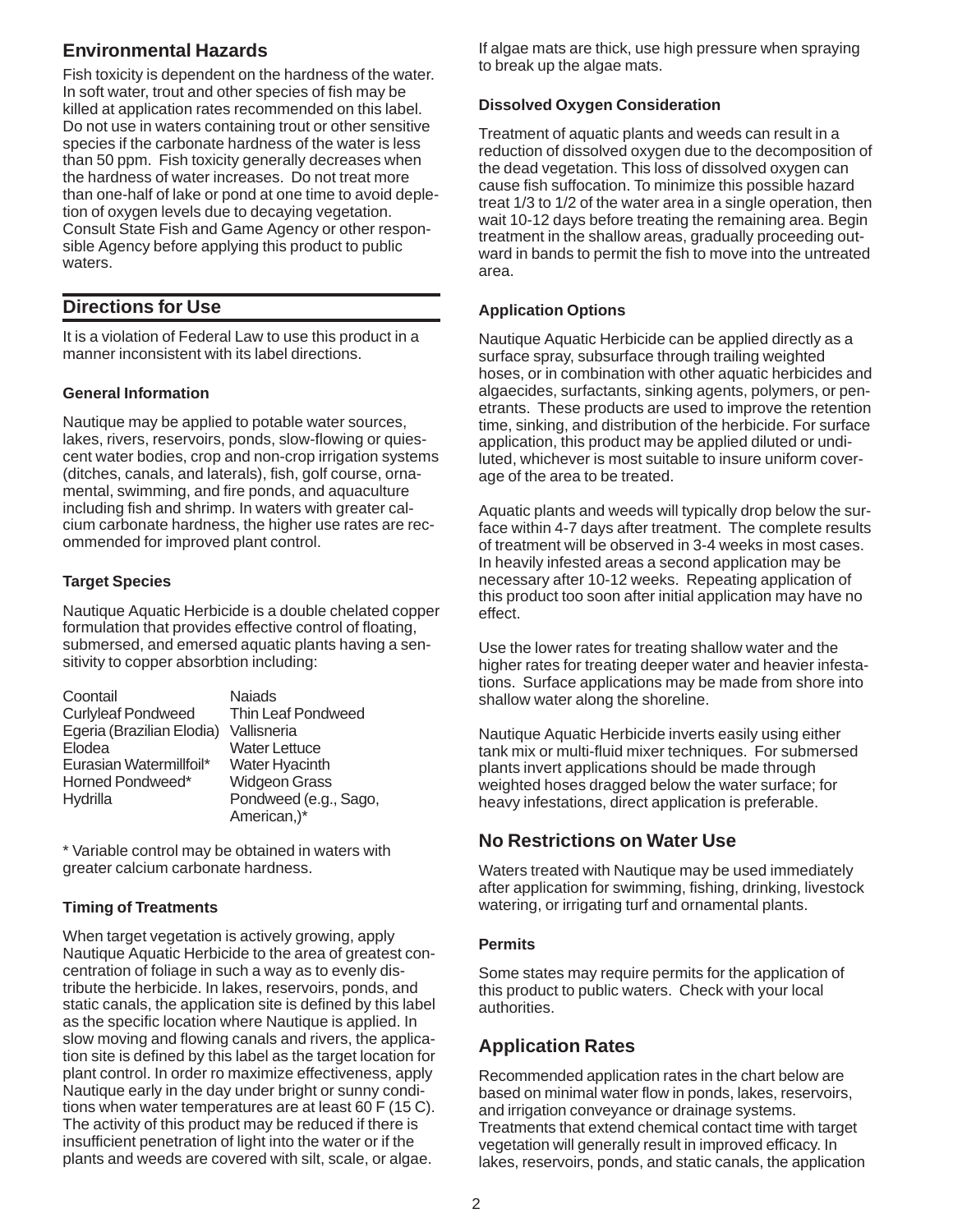site is defined by this label as the specific location where Nautique is applied. In conveyance systems where significant water flow results in rapid off-site movement of copper, consult the Flowing Water Treatment Instructions for the recommended application instructions.

| <b>Application</b><br>Rates |                  | <b>Gallons Per Surface Acre</b> |              |     | <b>Liters Per Surface hectare</b> |      |      |      |                   |
|-----------------------------|------------------|---------------------------------|--------------|-----|-----------------------------------|------|------|------|-------------------|
|                             |                  | Depth in Feet                   |              |     | Depth in meters                   |      |      |      |                   |
| <b>Relative Density</b>     | ppm              | 1                               | $\mathbf{2}$ | 3   | 42                                | 0.5  | 0.75 | 1.0  | 1.25 <sup>2</sup> |
| Low Density                 | .5               | 1.5                             | 3.0          | 4.5 | 6.0                               | 12.0 | 24.1 | 36.1 | 48.2              |
|                             | 6                | 1.8                             | 3.6          | 5.4 | 7.2                               | 14.9 | 29.8 | 44.7 | 59.6              |
| Medium                      | .7               | 2.1                             | 4.2          | 6.3 | 8.4                               | 17.2 | 34.4 | 51.6 | 68.8              |
| Density                     | .8               | 2.4                             | 4.8          | 7.3 | 9.6                               | 19.5 | 39.0 | 58.5 | 78.0              |
| <b>High Density</b>         | .9               | 2.7                             | 5.4          | 8.1 | 10.8                              | 21.8 | 43.6 | 65.4 | 87.2              |
|                             | 1.0 <sup>3</sup> | 3.0                             | 6.0          | 9.0 | 12.0                              | 24.1 | 48.2 | 72.3 | 96.4              |

1 For depths greater than 4 ft (1.25 m) add rates given for the sum of the corresponding depths in the chart

2 Do not apply more than 1.0 ppm copper per application

**Free-Floating Plants** Apply Nautique at a rate of 8-12 gallons/acre for control of water hyacinth and salvinia and 4-6 gallons/acre for control of water lettuce. Add Nautique and appropriate surfactant to 100 gallons of water and use an adequate spray volume to insure good coverage of the plant.

# **Tank Mix**

#### **Nautique + Sonar A.S. Tank Mix (Except CA)**

The following mixture can be used to provide rapid control of dense infestations of coontail, duckweed, egeria, elodea, Eurasian watermilfoil, hydrilla, sago and American pondweed, naiads, and other susceptible species. Apply 1 to 4 gallons of Nautique per surface acre in conjunction with normal Sonar rates. Observe all cautions and restrictions on the labels of both products used in this mixture.

#### **Nautique + Reward® Tank Mix**

The following mixture can be used to enhance control of coontail, duckweed, egeria, elodea, Eurasian watermilfoil, hydrilla, pondweeds (Potamogeton species), salvinia, water lettuce, water hyacinth, and other susceptible species. Tank mix a ratio of 2:1 or 1.5:1 Nautique to Reward. This can be applied as a tank mix or metered in as a concentrate. The addition of a surfactant is recommended to enhance performance on floating plants. Observe all cautions and restrictions on the labels of both products used in this mixture. **DO NOT MIX CONCENTRATES IN TANK WITHOUT FIRST ADDING WATER.**

#### **Flowing Water Treatment :**

#### **Drip System or Metering Pump Application for Canals, Ditches, and Laterals**

This product should be applied as soon as submersed macrophytes begin to interfere with normal

delivery of water (clogging of lateral head gates, suction screens, weed screens, and siphon tubes). Delaying treatment could perpetuate the problem causing massing and compacting of plants. Heavy infestations and low flows may result in pooling or uneven chemical distribution resulting in unsatisfactory control. Under these conditions increasing the water flow rate during application may be necessary. In flowing canals the application site is defined by this label as the target location for aquatic plant control.

To achieve desired control with Nautique herbicide in flowing waters, it is recommended that a minimum exposure period of three hours be maintained. Other factors to consider include: plant species and density of infestation and water temperature and hardness. Treatment on bright sunny days will tend to enhance efficacy of this product.

1. Treatment with Nautique requires accurate calculations of water flow rates. Devices that provide accurate flow measurements such as weirs or orifices are the preferred method, however, the volume of water to be treated may also be estimated using the following formula:

Average width (ft.) x Average Depth (ft.) x Average Velocity (ft/sec) = Cubic feet per Second (CFS)

The velocity can be estimated by determining the length of time it takes a floating object to travel a defined distance. Divide the distance (ft.) by the time (sec.) to estimate velocity (ft/sec). This measure should be repeated 3 times at the intended application site and then calculate the average velocity.

2. After accurately determining the water flow rate in C.F.S. or gallons/minute, find the corresponding drip rate in the chart below.

|       | <b>Water Flow Rate</b> |             | ppm Copper<br><b>Chemical Drip Rate</b> |               |
|-------|------------------------|-------------|-----------------------------------------|---------------|
| C.F.S | Gal/Min.               |             | Quart/Hr                                | MI/min        |
|       | 450                    | $0.5 - 1.0$ | $0.5 - 1.0$                             | $8.0 - 16.0$  |
|       | 900                    | $0.5 - 1.0$ | $1.0 - 2.0$                             | $16.0 - 32.0$ |
| 3     | 1350                   | $0.5 - 1.0$ | $1.5 - 3.0$                             | $23.5 - 47.0$ |
|       | 1800                   | $0.5 - 1.0$ | $2.0 - 4.0$                             | $31.5 - 63.0$ |
| 5     | 2250                   | $0.5 - 1.0$ | $2.5 - 5.0$                             | $39.5 - 79.0$ |

Calculate the amount of product needed to maintain the drip rate for a treatment period of 3 or more hours by multiplying quart/hr x 3; ml / min. by 180; or Fl. oz. / min x 180. Dosage will maintain 1.0 ppm copper concentration in the treated water for the treatment period. Introduction of the chemical should be made in the channel at weirs or other turbulence-creating structures to promote the dispersion of the chemical.

Pour the required amount of this product into a drum or tank equipped with a brass needle valve and constructed to maintain a constant drip rate. Use a stopwatch and appropriate measuring container to set the desired drip rate. Readjust accordingly if the canal flow rate changes during the treatment period. This product can also be applied by using metering pumps that adjust to flow rates in the canal.